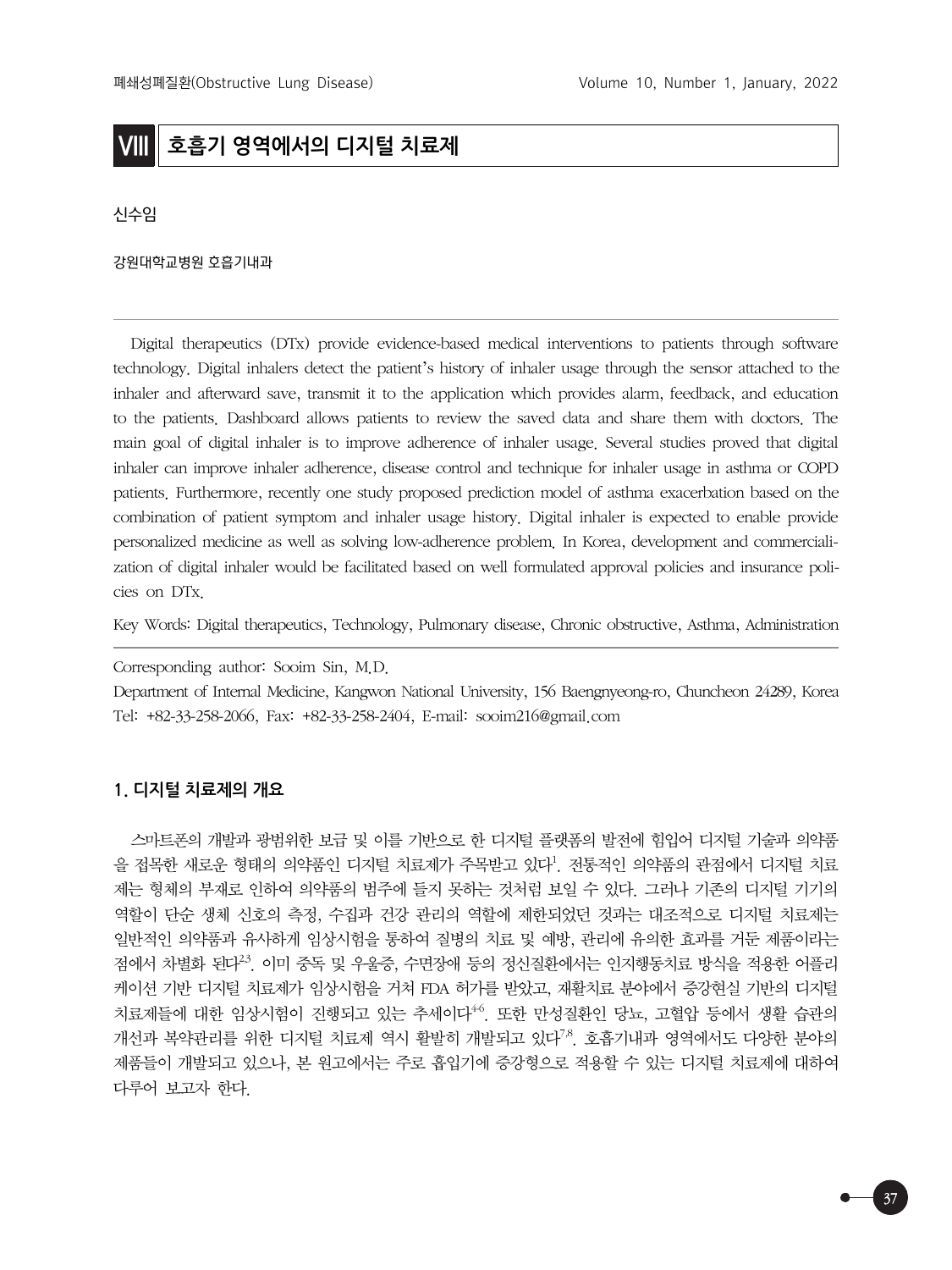

Figure 1. Components of digital inhaler<sup>15</sup>.

## **2. 흡입기 디지털 치료제의 작동원리**

흡입기 디지털 치료제는 크게 세 부분으로 구성되어 있는데, 흡입기에 부착되거나 내장된 센서, 모바일 어플 리케이션, 그리고 모바일 어플리케이션과 유사하나 해당 정보를 의료진과 공유할 수 있게 접근을 허용하는 소프트웨어인 대시보드(dashboards)가 그것이다(Figure 1). 센서 적용 방식에 따라서 기존 시판되고 있는 흡입 기에 별도의 센서와 회로로 설계된 기기를 부착하여 사용하는 add-on 방식과 흡입기 제작단계부터 센서와 회로를 내장한 일체형 스마트 흡입기로 구분할 수 있다. 기기마다 약간의 차이는 있으나 작동원리는 큰 틀에서 는 서로 다르지 않다. 흡입기의 센서를 통하여 환자의 흡입기 사용 내역을 감지, 저장 및 어플리케이션으로 전송을 하고 모바일 어플리케이션은 환자에게 알림과 피드백 기능, 교육을 제공하며 대시보드에서는 수집된 정보와 기록을 검토하고 진료 시 의사와 공유가 가능하다<sup>9-11</sup>.

### **3. 호흡기 디지털 치료제의 효과 및 관련 연구**

많은 종류의 디지털 치료제가 그렇지만 흡입기 디지털 치료제의 궁극적인 목표 역시 환자의 흡입기 순응도를 높이기 위함이다. 천식이나 COPD 환자에서 흡입기의 실제 순응도는 그 연구에 따라 편차가 있기는 하나 대개 50% 미만으로 보고된다<sup>12</sup>. 이에 수십년간 순응도를 개선하기 위해 다양한 시도와 연구가 있었으며 그 결과물 중 하나가 흡입기에 센서를 적용시킨 제품이다. 단순히 사용 이력에 대한 추적용으로 도입된 첫 제품은 1980년 대부터 시작되었으나 어플리케이션과 연동되어 상용화되기 시작한 것은 최근 5년 내의 일이다<sup>13</sup>.

대표적으로는 미국 Propeller사에서 여러 흡입기에 각각 적용할 수 있도록 고안한 다양한 형태의 add-on 형식의 디지털 치료제가 있다. 해당 기기는 125명의 천식환자를 대상으로 6개월간 시행된 randomized controlled trial에서 대조군과 비교 시 순응도, SABA의 사용, asthma-free days, asthma control에서 모두 유의하게 실험군에 유리한 결과를 보여주었다(모든 outcome에 대한 p<0.001)14. 최근에는 real-world에서 진행된 결과 도 발표하였는데 495명의 천식 환자를 대상으로 1년간 SABA의 사용을 감시한 결과, 일 평균 SABA의 이용 횟수와 SABA-free days, asthma control에서 모두 대조군에 비하여 실험군에 유의하게 유리한 결과를 보여주었 다15. 또한 Propeller사에서는 최초로 날짜와 시간뿐 아니라 Global Positioning System (GPS)을 이용해 흡입기 가 사용된 장소를 기록하기 시작하였고, 이에 따라서 흡입기가 사용된 시점과 장소의 기후 정보, 미세먼지, 오존 등의 대기오염 정보가 함께 수집되면서 악화 관련 요소를 파악할 수 있게 되었다<sup>16</sup>.

흡입기 사용에서 순응도라 함은 경구약제와는 다르게 기기 적용의 테크닉이 적절한지 역시 큰 부분을 차지한 다. 연구에 따라 최대 94%의 천식 혹은 COPD 환자가 흡입기를 잘못 적용하고 있다는 보고가 있을 만큼 개선을 요하는 부분이나 실제 환자가 정확히 적용하고 있는지를 진료 시 파악하기는 쉽지 않다<sup>17</sup>. 캐나다 BreatheSuite 사의 add-on 기기는 acoustic sensor 등을 이용하여 환자의 MDI 흡입제 사용 테크닉을 평가할 수 있을 것으로 전망한다. 이 기기에서는 분사 전 흔들기(shaking), 분사 시의 흡입기 입구의 조준 각도, 작동과 흡입의 일치 (coordination) 그리고 흡입 시간(duration of inspiration) 등을 측정할 수 있다(Figure 2). 검증연구에서 (validation study)는 약사가 감지한 것보다 기기가 감지한 테크닉의 오류가 40% 더 많은 것을 보여줌으로써 실제 진료 현장에서 테크닉의 오류를 객관적으로 감지할 수 없었던 한계를 극복할 수 있음을 보여주었다<sup>18</sup>.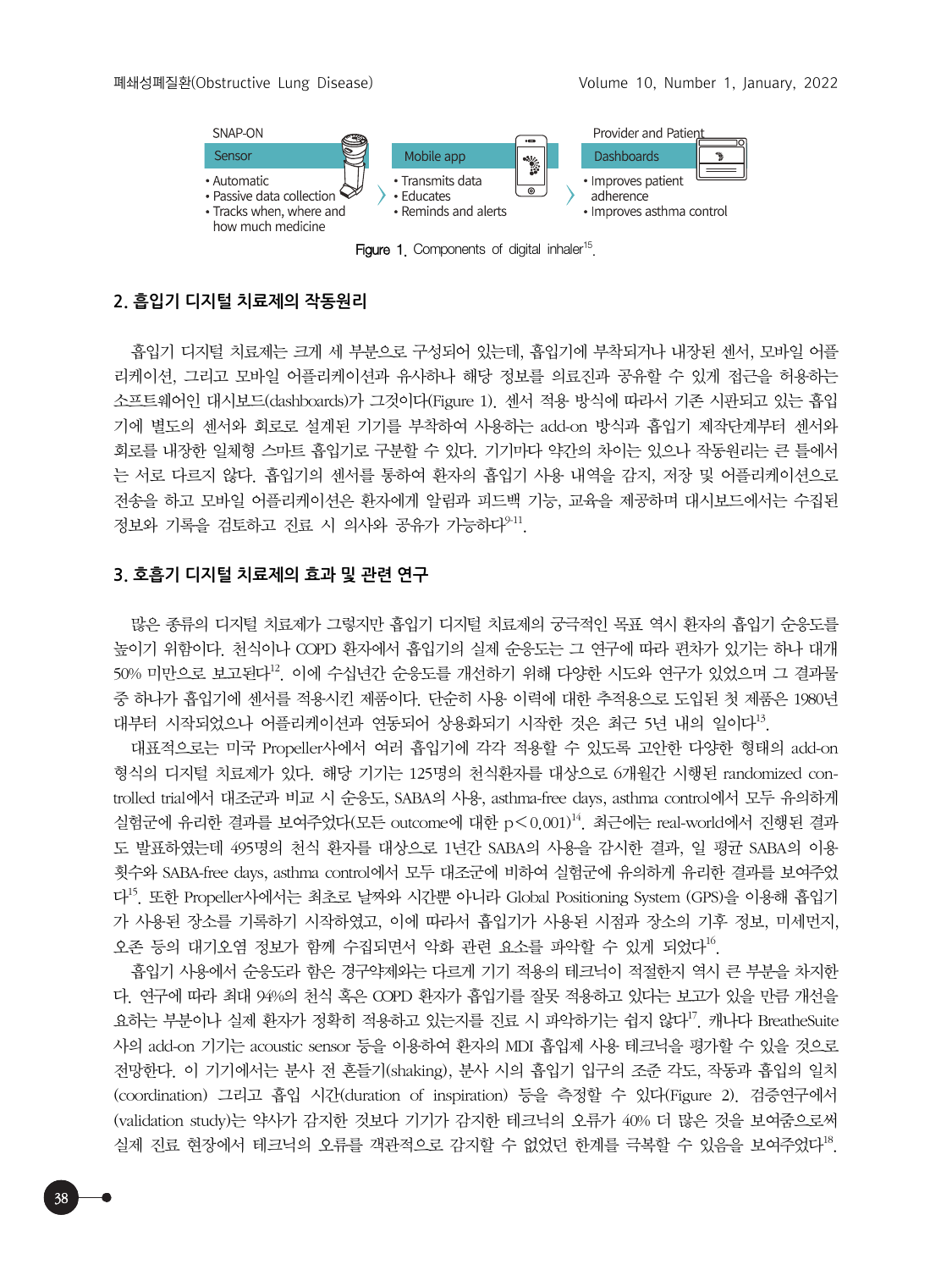

Figure 2. Digital inhaler of BreathSuite<sup>18</sup>.



Figure 3. Digihaler<sup>®</sup> of Teva (reference: https://www.digihaler.com).

이에 따라 앞으로는 단순히 흡입기 적용 횟수에 대한 순응도 뿐 아니라, 환자의 흡입기 적용 테크닉을 세부적으 로 감지하고 객관적으로 평가하여 실시간 피드백이 가능할 수 있을 것으로 전망한다.

일체형 스마트 흡입기로는 Teva사의 Digihaler®를 주목해 볼 수 있다. Teva사는 제약회사 중 유일하게 자사의 제품에 센서를 내장하여 기존의 흡입기와 거의 같은 모양의 스마트 흡입기를 개발하였는데, 흡입기 사용 기록 (시간, 장소) 및 흡입력에 관한 정보(peak inhalation flow [PIF], inhalation volume, inhalation duration, time to PIF)도 함께 감지할 수 있는 기기이다(Figure 3). Digihaler®는 201명의 COPD 환자 대상 연구에서 환자의 구조약제 사용 횟수의 감소와 증상의 호전을 통계적으로 유의하게 보여주었다<sup>19</sup>. 이 뿐만 아니라 12주간의 open-label study에서는 환자의 기기 사용 패턴과 흡입력과 관련한 수집된 정보와<sup>20-22</sup> 환자들의 임상 특성, 그리 고 급성악화력을 종합하여 머신러닝 알고리즘(machine-learning algorithm)을 통해 천식의 급성악화에 대한 예측모델을 제안하였다. 이 모델에서 가장 강력한 예측인자는 악화 전 5일 간의 평균 albuterol 흡입 횟수였고, 어느정도 효과적으로 예측할 수 있음을 보여주었다(AUC of ROC curve  $0.75)^{23}$ . 이러한 성과들로 볼 때 디지털 치료제와 웨어러블기기, 진료 시 얻을 수 있는 임상적인 특성을 이용하여 COPD나 asthma 환자의 개인별 급성악 화를 미리 예측하고 치료할 수 있게 될 것으로 보인다.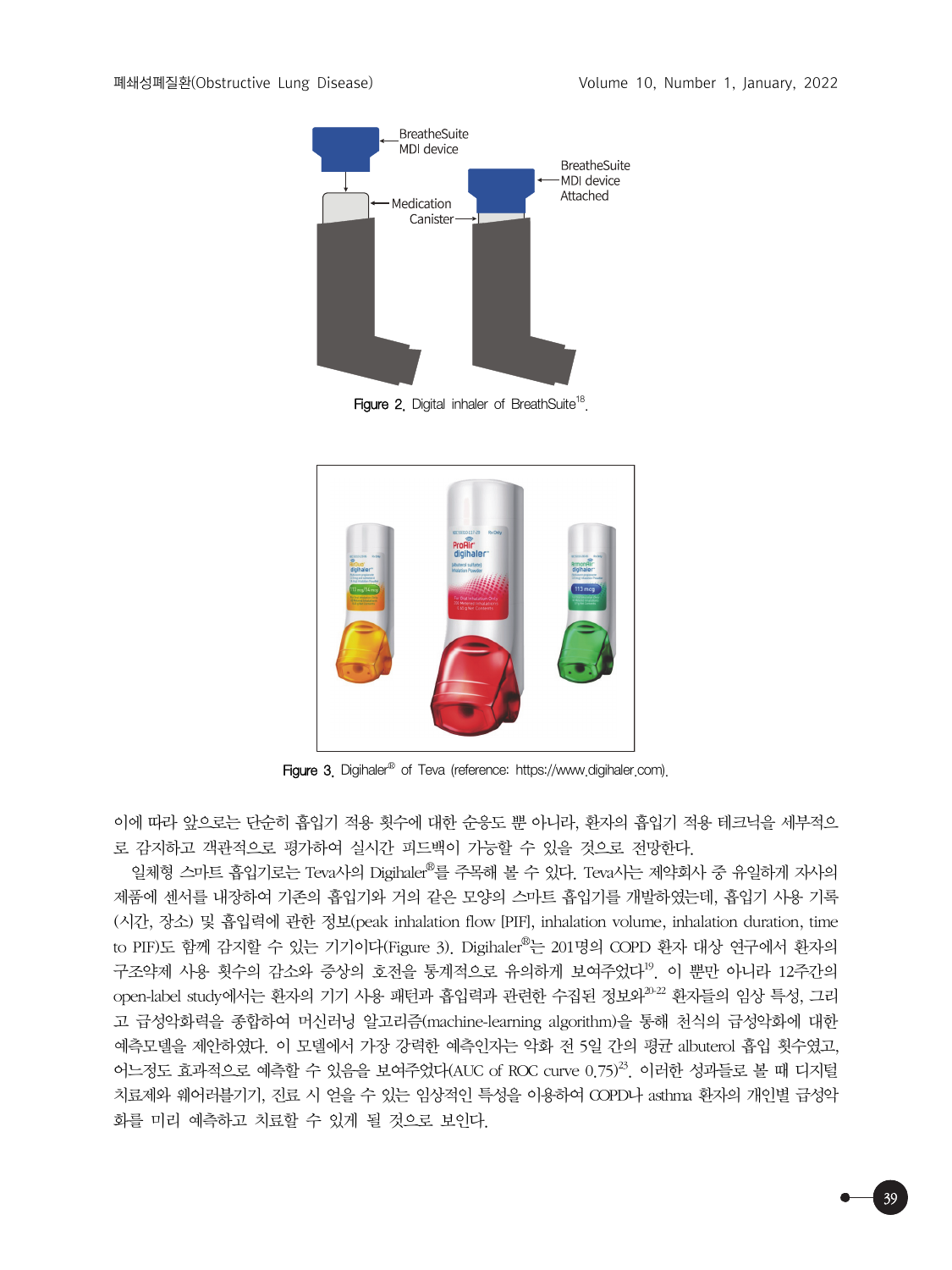#### **4. 호흡기 디지털 치료제의 전망: 미래와 극복해야 할 과제**

최근 박차가 가해지고 있는 흡입기에 접목된 디지털 치료제의 개발과 관련 시장의 성장세로 미루어 볼 때 흡입기 발명 이후 수십년간 해결되지 못했던 흡입기 순응도에 대한 문제는 곧 해결될 가능성이 높을 것으로 보인다. 더 나아가 미래에는 개별 환자의 특성에 맞춘 최적화된 치료의 제공, 개인별 악화의 예측과 그에 대비한 치료를 제공할 수 있는 환자 맞춤 의료(personalized medicine) 및 정밀의료(precision medicine)가 천식 및 COPD 환자에게 제공될 수 있을 것으로 예상된다.

그러나 이를 위하여 우리나라에서 몇 가지 극복해야 할 과제가 있다. 미국과 유럽 각국에서는 정부가 디지털 치료제 관련 법규와 허가 및 규제에 적극적으로 관여하고 있지만 국내에서는 아직 디지털 치료제라는 용어 자체도 생소한 것으로 여겨지고 있다. 2020년 식품의약품안전처에서 '디지털 치료기기 허가, 심사 가이드라인' 을 내놓았으나, 아직은 관련 법규의 미비와 함께 허가와 관련된 선례가 매우 부족한 실정이다. 앞으로 쏟아져 나올 혁신적인 기술의 빠른 채택과 적용을 위하여 디지털 치료제 관련 별도의 유연한 제도와 체계가 필요하다. 또한 국내 의료체계에서 디지털 치료제의 실제적 임상적용을 위해서는 건강보험 수가 관련 기준의 마련이 필수 적으로 선행되어야 할 것이다. 디지털 치료제는 이전에 없던 새로운 형태의 제품이므로 이러한 특성을 반영하여 새롭고 합리적인 건강보험 기준이 채택되어야 할 것이다.

아직은 디지털 치료제 개발이 대부분 미국을 중심으로 이루어지고 있다. 그러나 국내에서도 관련 제도와 보험기준이 조속히 마련된다면 5G를 위시한 우수한 데이터망의 보급, 높은 의료 접근성, 건강 보험의 보편화라 는 장점을 발판 삼아 우리나라의 환자 특성을 반영한 경쟁력 있는 제품을 개발해 낼 수 있을 것으로 기대한다.

#### **References**

- 1. IQVIA. The growing value of digital health [Internet]. 2017 [cited 2021 Nov 29]. Available from: https://www.iqvia.com/insights/the-iqvia-institute/reports/the-growing-value-of-digital-health.
- 2. Elenko E, Underwood L, Zohar D. Defining digital medicine. Nat Biotechnol 2015;33:456-61.
- 3. Digital Therapeutics Alliance [Internet]. 2018 [cited 2021 Nov 29]. Available from: https://dtxalliance.org/understanding-dtx/.
- 4. Velez FF, Colman S, Kauffman L, Ruetsch C, Anastassopoulos K. Real-world reduction in healthcare resource utilization following treatment of opioid use disorder with reSET-O, a novel prescription digital therapeutic. Expert Rev Pharmacoecon Outcomes Res 2021;21:69-76.
- 5. Waltz E. First video game to treat disease gains FDA okay. Nat Biotechnol 2020;38:1224-5.
- 6. Choi MJ, Kim H, Nah HW, Kang DW. Digital therapeutics: emerging new therapy for neurologic deficits after stroke. J Stroke 2019;21:242-58.
- 7. Sepah SC, Jiang L, Peters AL. Long-term outcomes of a web-based diabetes prevention program: 2-year results of a single-arm longitudinal study. J Med Internet Res 2015;17:e92.
- 8. Kario K, Nomura A, Harada N, Okura A, Nakagawa K, Tanigawa T, et al. Efficacy of a digital therapeutics system in the management of essential hypertension: the HERB-DH1 pivotal trial. Eur Heart J 2021;42:4111-22.
- 9. Chan AHY, Pleasants RA, Dhand R, Tilley SL, Schworer SA, Costello RW, et al. Digital inhalers for asthma or chronic obstructive pulmonary disease: a scientific perspective. Pulm Ther 2021;7:345-76.
- 10. Himes BE, Leszinsky L, Walsh R, Hepner H, Wu AC. Mobile health and inhaler-based monitoring devices for asthma management. J Allergy Clin Immunol Pract 2019;7:2535-43.
- 11. Hew M, Reddel HK. Integrated adherence monitoring for inhaler medications. JAMA 2019;321:1045-6.
- 12. Jansen EM, van de Hei SJ, Dierick BJH, Kerstjens HAM, Kocks JWH, van Boven JFM. Global burden of medication non-adherence in chronic obstructive pulmonary disease (COPD) and asthma: a narrative review of the clinical and economic case for smart inhalers. J Thorac Dis 2021;13:3846-64.
- 13. Kikidis D, Konstantinos V, Tzovaras D, Usmani OS. The digital asthma patient: the history and future of inhaler

40